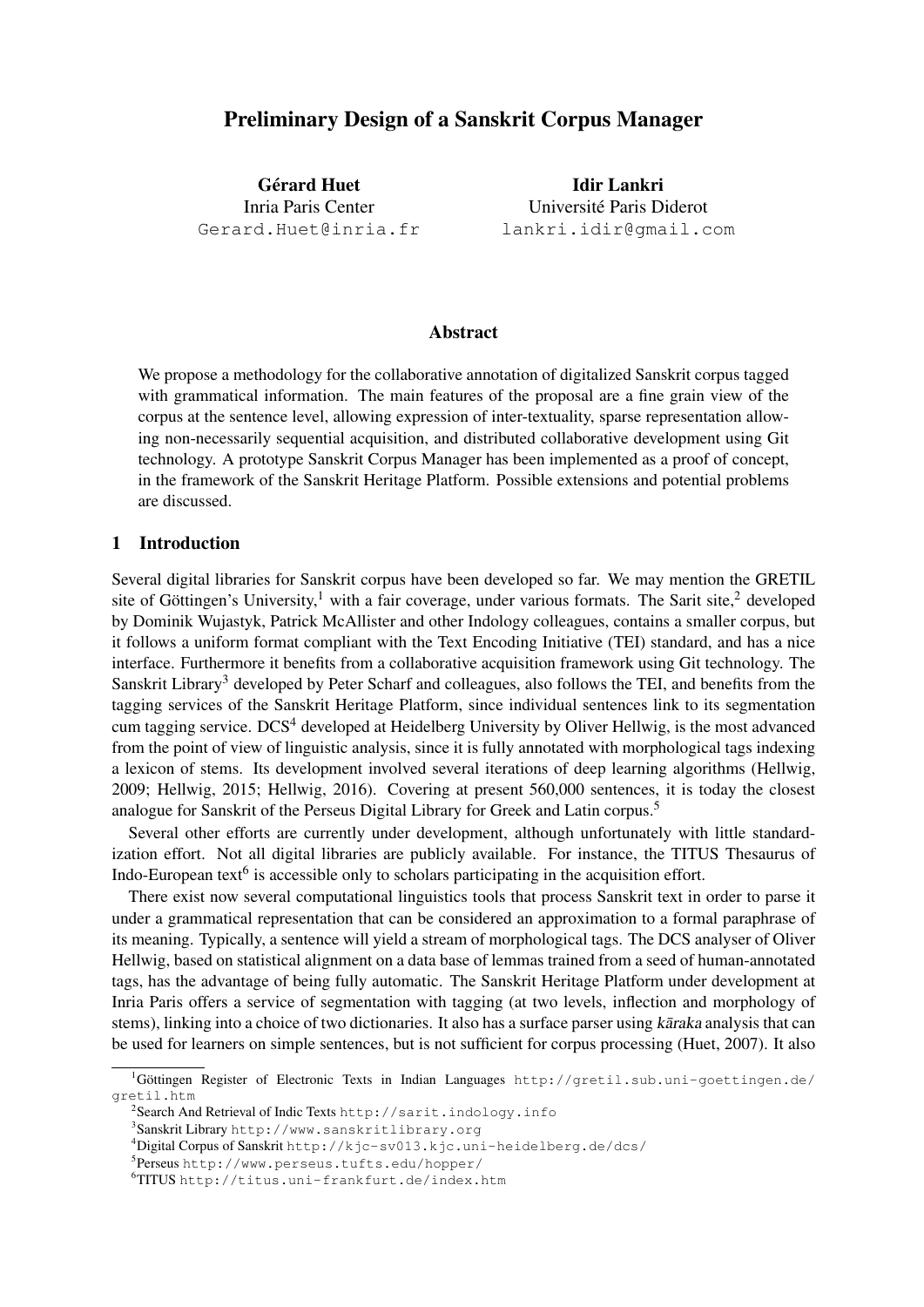links with Amba Kulkarni's Saṃsādhanī analyser,<sup>7</sup> that helps produce a dependency graph (Kulkarni, 2013). This structure captures the semantic role (karaka) analysis of a sentence, provided it is not too dislocated. Furthermore, an auxiliary tool helps the annotator to transform a dislocated sentence into its prose order by proper permutation of its segments.

Thus it seems that the time is ripe to consider establishing a common repository that would store digital Sanskrit libraries in annotated form, either automatically, or with the help of competent annotators using interactive tools. We present here a preliminary proposal for the design of a Sanskrit corpus manager concept, that could serve as a seed repository for the collaborative editing of texts, and that could support navigation and search through appropriate further tools. We have developed a simplified implementation of the concept, using technology available off-the-shelf as free software. We shall conclude by listing problems in the managing of a joint corpus repository.

## 2 Specificities of Sanskrit corpus

Processing Sanskrit by computer is in some sense easier than processing other natural languages, at least if we restrict ourselves to the classical language. It benefits of the grammatical tradition [vy $\bar{a}k$ arana] dating back from hoary times, since the grammar of Sanskrit was fixed by Pāṇini 25 centuries ago in his Astadyāyī, which was initially descriptive, but later became prescriptive. Classical Sanskrit was not the vernacular local prakrit, which is used only in the theater. It was the language of the educated [sista]. And thus, it was assumed grammatically correct, which means that we may align our segmentations to a precise recursive definition.

Granted, there are many non-Paninian forms in epics literature, and there are many corrupted texts. But we may record exceptions, and corrupted texts may perhaps be amended. Of course philologists will shudder at the thought of amending texts, but they must excuse my irreverence, considering that in my professional trade, programs with bugs must be corrected, and only secondarily treated as historical artifacts in the version-maintaining repository. The main merit of mistakes is to trace possible filiations of versions, since scribes often copied without amending their sources, and thus errors would be transmitted. But this assumption is not always met, and thus the classical phylogenetic tradition is challenged (Hanneder, 2017). In any case, I am making the assumption that the corpus recorded in the global repository has been edited to the point of being grammatically correct. Possibly as a result of the interactive use of grammatical tools, in as much as they may be used as editing assistants.

Actually, the Sanskrit language is not that regular. Even seemingly regular processes such as compounding pose problems in the proper analysis of written texts, since compounding is not associative, and accent is not marked in writing. Furthermore, there are many different styles, not just prose and poetry. The grammatical sūtra style is very concise, closer to algebraic rules, with phonemes used both for linguistic and meta-linguistic notation. The *sastra* style of scholastic Sanskrit (Tubb and Boose, 2007) is also highly artificial. The Indian tradition of formal debate  $(v\bar{a}da)$  (Tripathi, 2016) produced texts that are layers upon layers of commentaries, with counter-arguments (pūrvapaksa) alternating with upheld theses (uttarapaksa, siddhanta). Poets indulged in obscure constructions, rare lexemes, very long compounds, and dislocated sentences. Furthermore, the inherent ambiguity of phonetic enunciations where word boundaries are blurred by sandhi gave rise to a whole new genre of *ślesa* – double entendre – where ambiguous segmentation yields possibly opposite meanings (Bronner, 2010). For instance, consider naksatrapathavartinā rājñā from Dandin's Kāvyādarśa. It may mean a glorious king "following the path of the stars" (naksatra-patha-vartina rajña), or a despicable king, "not following a noble path" (na ksatra-patha-vartinā rājñā), playing on the oronyms naksatra and na ksatra. Here specific philological apparatus is needed in order to display the two readings, it is not just a matter of choice between segmentations, since both readings are intended. But if linear text is given up in benefit of graphical display, we may visualise the mixed two readings as shown in our Reader tool, see Figure 1.

Other difficulties in interpreting Sanskrit text are the absence of distinctive sign for proper names (like capitals in Roman script), making e.g. krsna ambiguous between the divine hero and the black color, and the ambiguity of *prādi* compounds such as *nirvācya*, that may mean "what should not be talked about"

 $^7$ Saṃsādhanī http://scl.samsaadhanii.in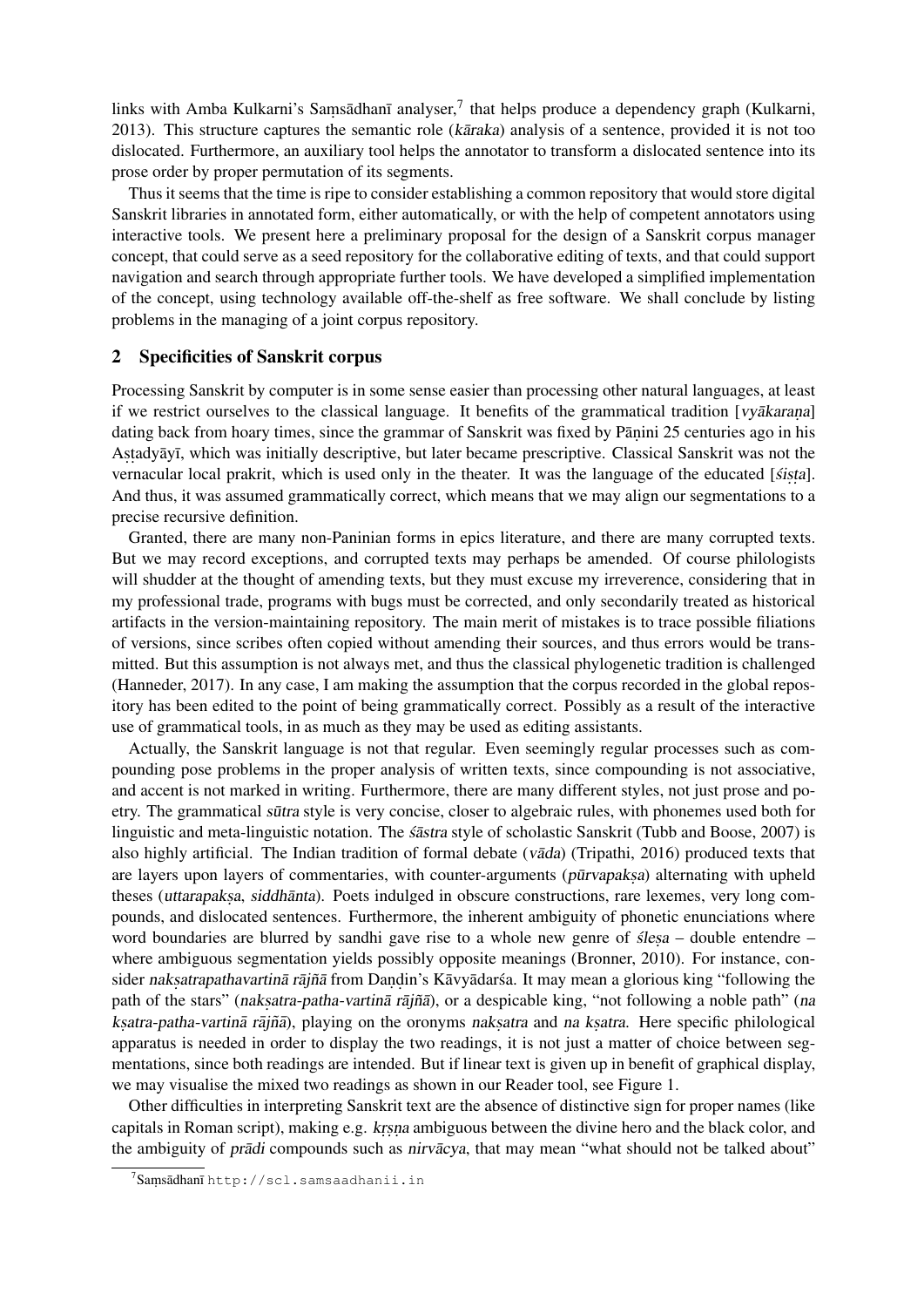

Figure 1: Dandin's prototype slesa

(with nis preposition acting as negation) as well as "what should be explained" (now compositional future participle of verb nirvac). Another problem, at the discourse level this time, is indirect speech, whose ending is marked with particle *iti*, but whose beginning must be guessed from the context. All these reasons show that editing a text in order to express several possible meanings with distinct morphological annotations, explained through distinct grammatical analyses, is a much more difficult task than simply listing raw sentences in sandhied form.

Finally, Sanskrit literature abounds in inter-textuality features. Mantras are quoted, stories are retold in a manifold manner, bards adapt orally transmitted tales, learned commentaries pile up on each other, numerous anthologies of poems and maxims (subhāṣita, nyāya) share a lot of material, mahākāvyas expand episodes of epics, etc.

Considering all these difficulties, we propose a set-up for progressive computer-aided tagging of selected portions of corpus, with documented intertextuality, as an alternative to TEI-style full digitalization of corpus in raw form. Thus one of the important requirements is that the (partial) corpus be represented at a low level of granularity, typically a *sloka* for poetry, or a sentence for prose.

## 3 Available technology

The main paradigm of the proposed annotation scheme is that it should be a distributed service, not just available from a server for consultation of readers, but itself the locus of collaborative annotation activity. This is in line with the recommendation of Peter Robinson (Robinson, 2009): "The most radical impact of the digital revolution is to transform scholarly editing from the work of single scholars, working on their own on single editions, to a collaborative, dynamic and fluid enterprise spanning many scholars and many materials".

In the software development domain, now Git technology (Chacon and Straub, 2014) is the de facto standard for such collaborative development. Originally designed to serve as versioning cum distribution for the Linux effort, it quickly replaced all previous software management systems. It has several implementations, one managing the GitHub site, popular for open-source development. The GitLab software offers additional functionalities, notably in terms of security.

A Git project consists of branches evolving with time, each branch carrying a hierarchy of files. The hierarchy corresponds directly to the structure of the file system of the host operating system. The files typically contain source code of software, and of its documentation. But they may be of whatever format. Collaborators of the project have a local copy of the relevant branch on their own computer station. So they may not only compile and install locally the software, but they may modify it and add to it. After local testing, the developer may request the supervisor of the branch to update the global site with his modifications. On approval, the software merges the modifications with the current version, a possibly complex operation.

Git is a major change of paradigm in the collaborative development of massive efforts. It is now used for the dynamic management of documents of various nature. This is a mature technology, with the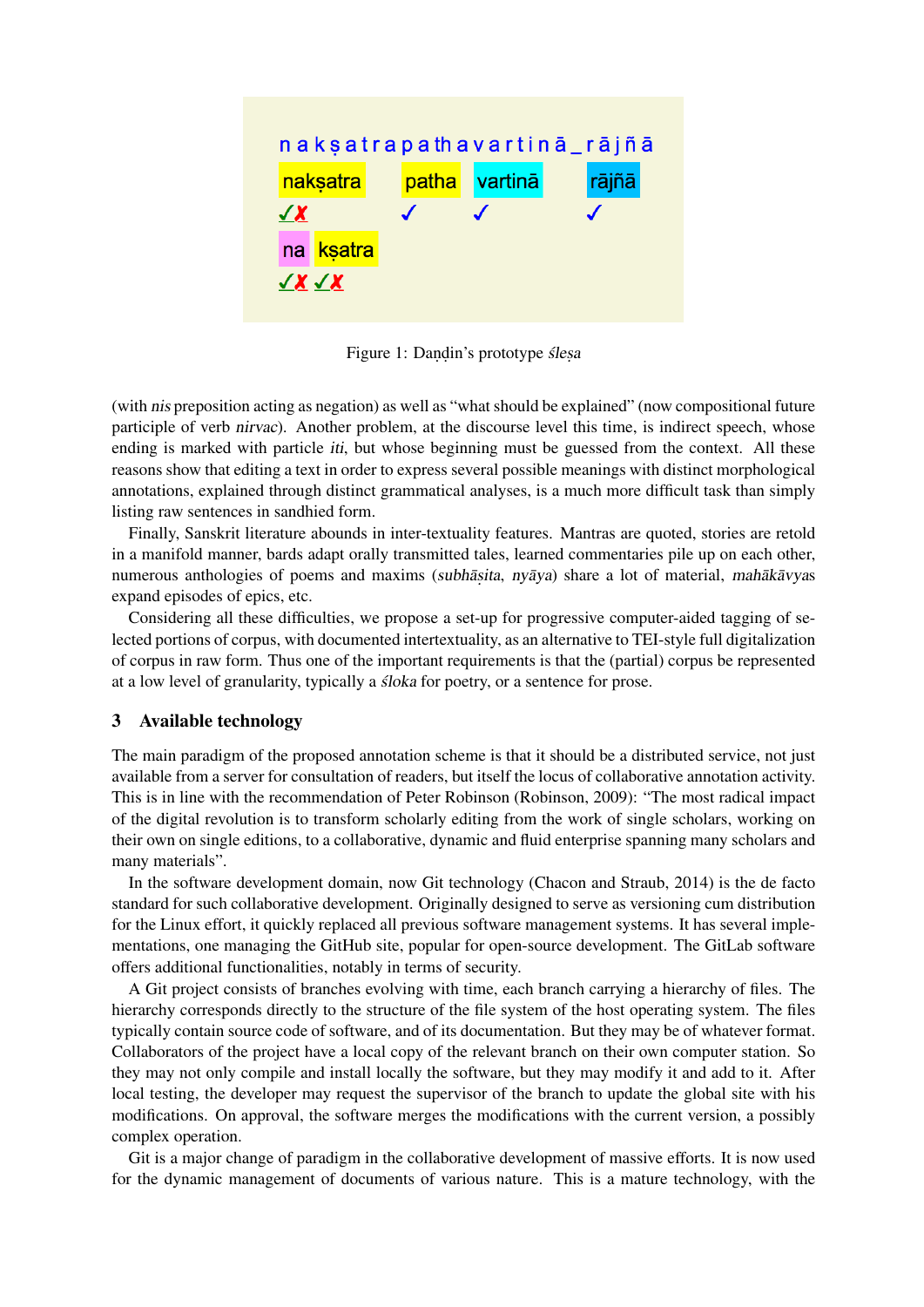finest available algorithms in distributed computing, alignment, compaction, cryptography. It looks like the ideal collaborative tool for developers of a digital library.

The other obvious technological decision is to use Web technology for the user interface. HTML and XML support Unicode for presenting all writing systems. Web services are now the absolute standard for distributed services.

## 4 Implementing a prototype as a proof of concept

A 2-months effort in summer 2017 was defined as a student Master project. The second author, in the Master program of University Paris Diderot, and an Ocaml expert, was offered an internship at Inria for its implementation. He familiarized himself rapidly with the sources of the Sanskrit Heritage Platform, put at this occasion on Inria's GitLab site for distributed development under Git. At the same time, a second Git project was launched as the Sanskrit Heritage Resources, to distribute the lexical resources used by the Platform machinery, as well as the Sanskrit morphology XML databanks that it produces.

The requirement was to implement a corpus manager as a Web service, using the Sanskrit Heritage Platform as interactive tagging service, and producing progressively an annotated corpus as a sub-branch of the Sanskrit Heritage Resources Git project. The hierarchical structure of the corpus is directly mapped on the directory structure of the UNIX file system.

### 4.1 The Sanskrit Heritage Corpus Manager

Three levels of capabilities have been defined. The Reader capacity is available to any user. As its name indicates, he is only allowed to read the library, but not to modify it. The Annotator capacity allows addition and correction to the corpus files. The Manager capacity allows addition and correction to the directory structure. These three capacities are mapped respectively to permissions of the UNIX file system, and to roles in the Sanskrit corpus project, initially located as a component of the Sanskrit Heritage Resources Git project.

Texts are available as leaves of the directory structure, such as "KAvya/BANa/KAdambarI/". In Manager mode, one may add to this structure, or edit it. In Reader mode one may navigate through it, through a simple Web interface with scrolling menus. In Annotator mode you may add to the text, or give corrections. For instance, let us assume that, in Annotator mode, we input a sentence in the initially empty directory "KAvya/BANa/KAdambarI/". We are forwarded to the Sanskrit Heritage Reader page (Goyal and Huet, 2016), where we input in the text window the following string:

> rajojuse janmani sattvavrttaye sthitau prajānā.m pralaye tamaḥspṛśe | ajāya sargasthitināśahetave trayīmayāya triguṇātmane namaḥ $\, ||$

The segmenter returns with 155,520 solutions represented on a single HTML page as a graphical display where the annotator, if familiar with the tool, very quickly converges to the desired solution (in 13 clicks). When this is done, a Save button prompts the annotator, who may save this segmentation in the corpus, or abort. On saving he is returned to the corpus interface, which prompts him for the next sentence. The screen he sees at this point is represented in Figure 2. It indicates that now branch "KAvya/BANa/KAdambarI/" supports a text where sentence 1 is now listed (in IAST notation according to local settings, could be Devanagari or both).

This sentence 1 is itself a link, to the display of the Heritage reader, as shown in Figure 3. Note that this is what we saved, showing the unique solution selected by the annotator. Note also that what we see is just the usual display of the Reader: you may click on segment rectangles in order to get their morphology. The morphology is itself linked to the dictionary, which can be set either to the Sanskrit-French Heritage dictionary maintained at the site, or to the electronic version of the Sanskrit-English Monier-Williams dictionary. It is not just an HTML static page, it is a dynamic page where all services of the Platform are available. Including backtracking on the annotator choices, via the Undo service! You may also click on the Unique Solution tick and continue the analysis with gender agreement. Or by clicking on the UoH Analysis Mode tick, go further into kāraka analysis with Amba Kulkarni's dependency analyser. Thus, it would be easy to extend the service with other displays under various analyses, provided with proper meta-data.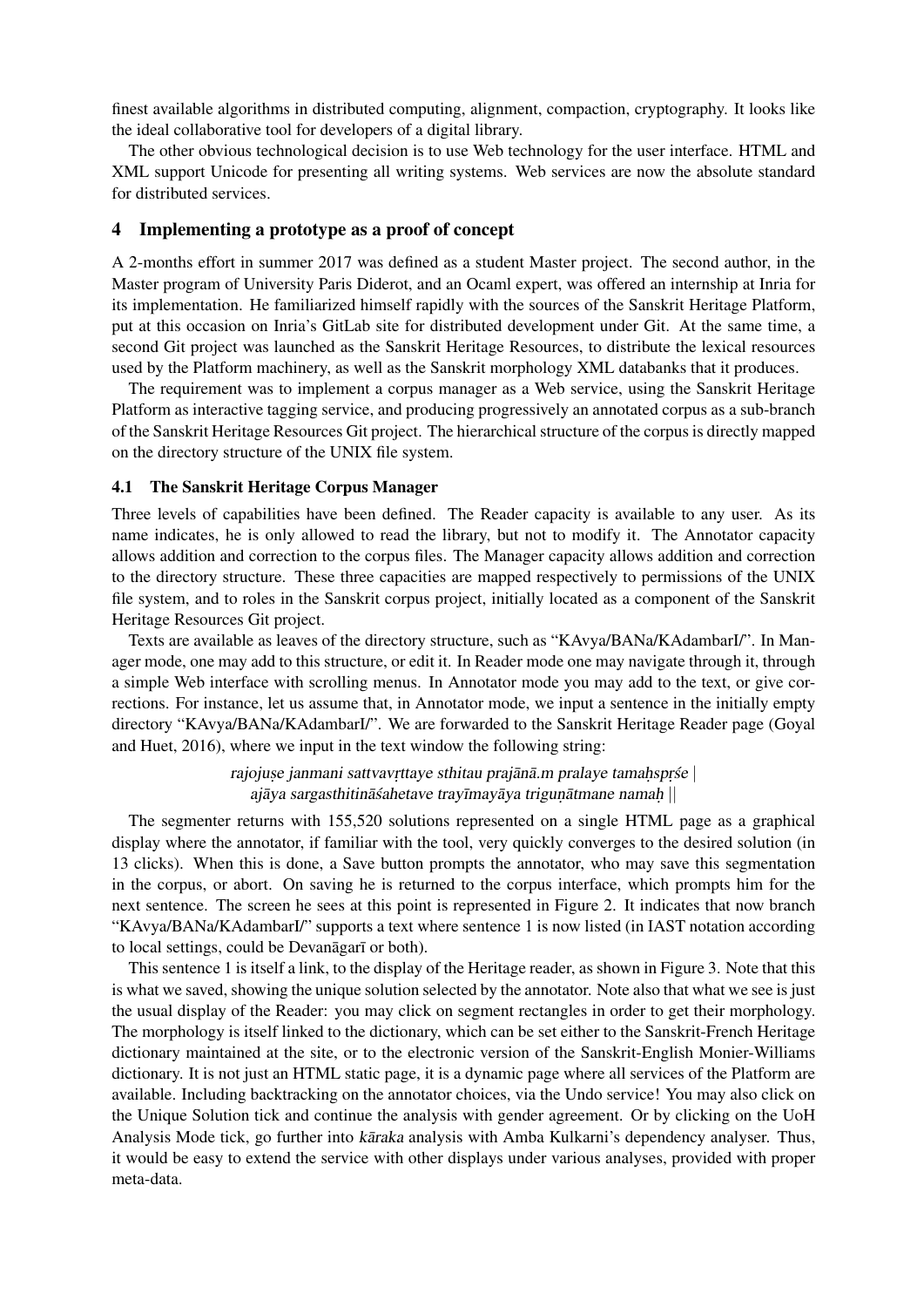





Now let us return to Figure 2. Please note the " $> 1$ " button. It invites the annotator to continue his tagging task, with another sentence. If you click on it, a scrolling menu prompts you with the sentence number, and an Add button. You may at this point choose not to continue in sequence, for instance choose sentence 4. On pressing Add we are back in the loop with the Reader.

After entering sentence 4, we get the image of this piece of corpus as Figure 4. There are now two mouse-sensitive buttons: one marked " $2 - 3$ " for filling the hole between 1 and 4, the other one, marked "> 4", for entering sentences after the 4th one. This illustrates the partial nature of the annotated corpus. Scholars may concentrate on often quoted parts, or verses they have a special interest in, without having to tag continuously from the beginning of the work. This is important, in view of the non-fully-automatic nature of the annotating task. It also allows work splitting between annotators of the same text. Merging their contributions will be managed by the Git mechanisms.



Figure 4: After annotating sentences 1 and 4

When a Reader browses the corpus, he will see exactly the same display, except that the adding buttons will not appear.

When an annotator has completed some tagging, he may call a routine that will store his annotations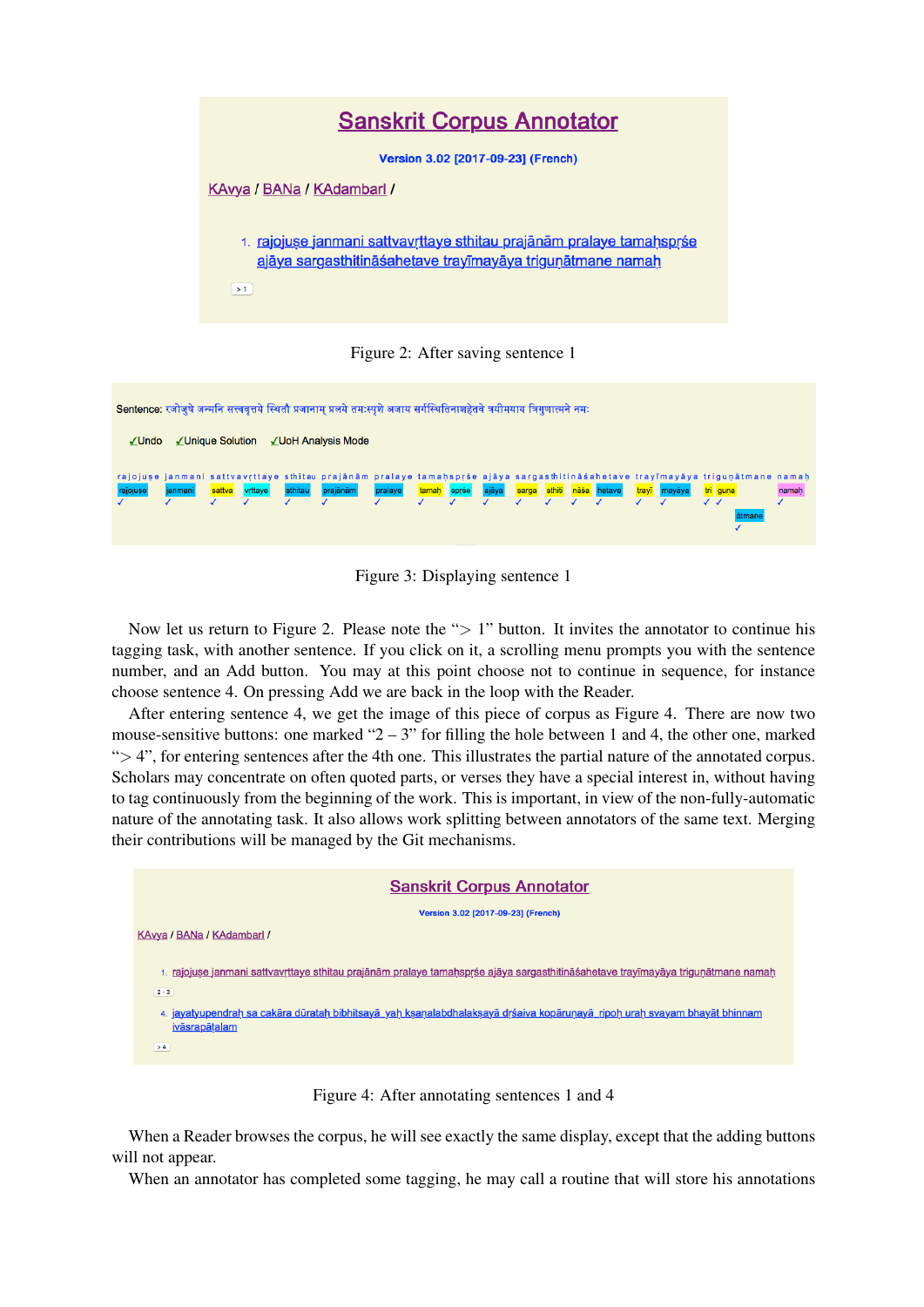in the local repertory of the Corpus Git project. He may then use the commit Git command to commit his annotations, with proper documentation. Once in a while he may distribute his contributions to the community by using the push Git command in order to merge his work with those of the other annotators, under control of the project Managers.

## 4.2 Application to citations analysis in the Heritage dictionary

This prototype of a corpus manager has been implemented as an auxiliary service of the Heritage platform segmenter. It is currently being put to use to manage citations in the Heritage hypertext dictionary. Its current 800 citations are being progressively tagged, and entered in a standalone branch "Heritage citations" of the corpus. The corpus structure is implemented as a sub-project of the Heritage Resources Git project, and as such is incorporated in the Heritage platform server data, at installation time. Thus the facility is available for testing to whoever installs the two software packages through Inria's GitLab server, as projects https://gitlab.inria.fr/huet/Heritage\_ Resources.git and https://gitlab.inria.fr/huet/Heritage\_Platform.git respectively. The public server site http://sanskrit.inria.fr has been updated with the corpus manager, available as a "Corpus" service from the site directory at the bottom of its pages. Of course only Reader mode is available at the public site. But the distribution version, available through Git, will allow annotators to develop their own tagged corpus, and possibly merge them in the common Git repository when registered as an official Annotator.

An example of such analysed citation may be viewed in our dictionary at entry kunda. Please visit URL http://sanskrit.inria.fr/DICO/21.html#kunda. This entry is illustrated by a quotation from śloka 6.25 of Kālidāsa's Ritusamhāra, underlined as mouse-sensitive. Clicking on it brings you to the corresponding corpus page, where the sentence is displayed as a list of colored segments, as shown in Figure 5. Clicking on a segment brings its lemma, with lexicon access to the root items. Although it has the same look-and-feel as the segmentation tool, it is actually displayed by the corpus manager, navigating in Reader mode in its "Heritage citations" branch. This can be verified by clicking on the "Continue reading" button, which brings you to this branch directory, where the sloka appears as item ´ 10. This shows the smooth integration of this tool within other services.



Figure 5: Annotated quotation

# 5 Extending the prototype to other tools

The extreme simplicity of this design makes it easily extensible to other grammatical tools implemented as Web services. All that is needed to incorporate them is to include a save button in the pages that return the result of their analysis, with the functionality of saving their HTML source in the corpus hierarchy. Or, even, in the style of our own implementation, to store the sentence analysis data as parameters for the invocation of a dynamic corpus crawler. Conversely the Add facility of the corpus manager will have to be made aware of the variety of such services, and its display accommodated to show all analyses of the given sloka by the various services. This assumes of course that these services are reachable from the putative annotators, either installed on their station's own Web server, or available at publicly available Internet servers. The Heritage set of services may be used both ways, since it is itself distributed as an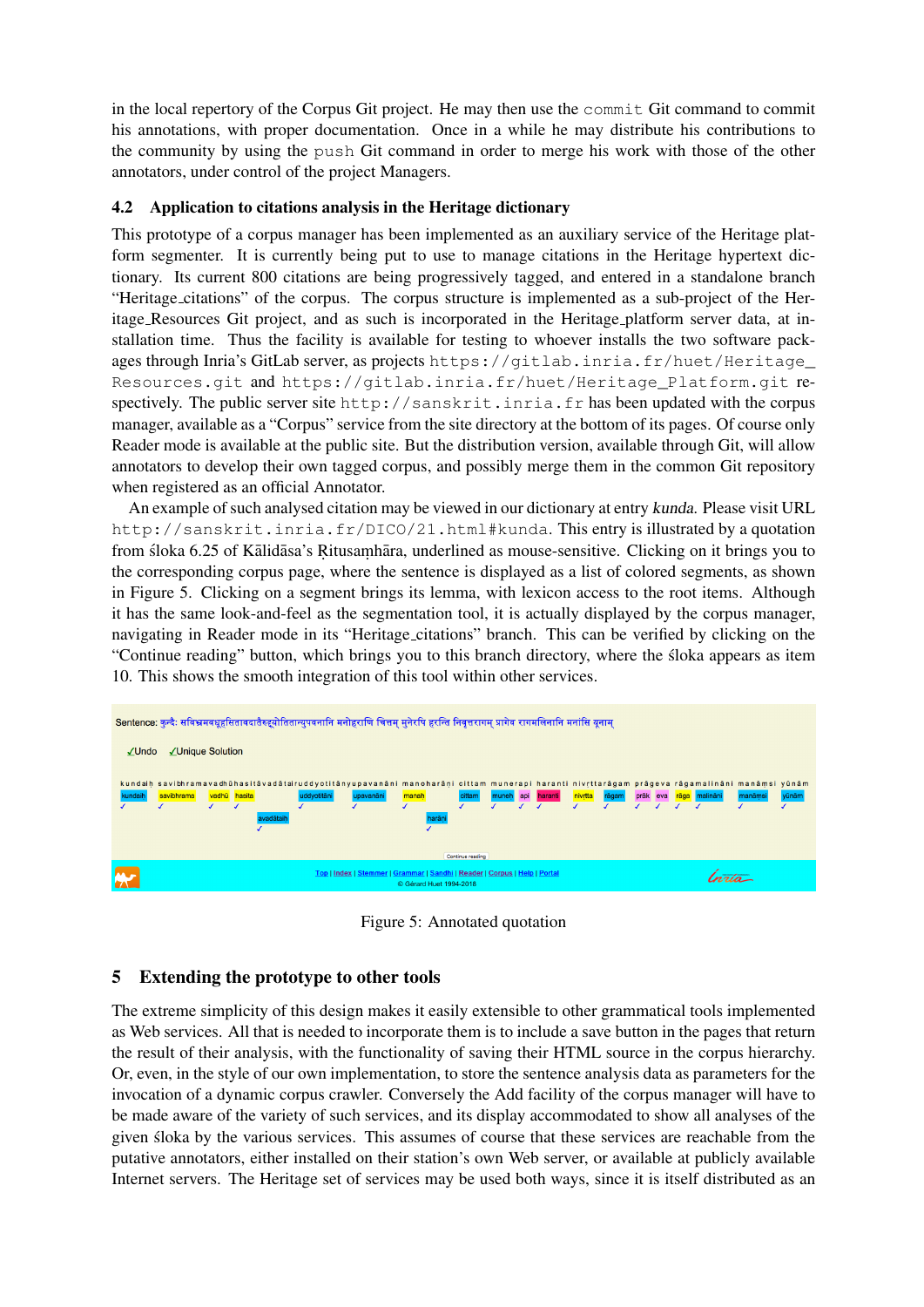open-source system from its Git project repository. Should the concept prove itself useful, it would be easy to separate the Corpus Manager from the Heritage distribution, and make it a stand-alone facility.

It is to be remarked that having several grammatical tools available for displaying corpus in analysed form does not induce any commitment on a standard display, each tool may keep its look-and-feel, and links to its specific functionalities. We are not demanding either to synchronize or align taggings effected by various tools. Annotators using one tool may tag sentences irrespective of whether they have been already processed with some other tool. All we have to agree on is the directory structure and its metadata format (under control by the Git users with Manager capability), and in the designation scheme of individual files representing the analyses.

### 6 Design of inter-textuality functionalities

This simple prototype provides for the moment a strictly hierarchical view of the corpus. This is too restrictive, since it allows no sharing. For instance, in the skeleton corpus of "Heritage citations", we would like to link item 10 to its original in Rtusamhara. Of course we could enter its duplicate in its proper branch, say "KAvya/KAlidAsa/Ritusamhara/6/25". But we would like to document this by recording its "absolute" link in the "Heritage citations" branch at item 10. This would be an easy extension of the current mechanism. But this is only one simple example of inter-textuality. Some of the citations are not to a full sloka, but perhaps to a portion, or a simplification, or a reordering of some original quotation. ´ Thus we would need to design a notation to document such partial sharing between different branches of the corpus.

### 6.1 Collating recensions and manuscript segments

We also want to be able to use the tool for recording, and comparing, various manuscripts traditions of the same text. Actually, the idea of this low-granularity corpus representation arose from a presentation by Pr Brockington at a seminar in Paris in december 2016 (Brockington, 2016). He showed there two representations of various manuscripts of Sanskrit epics.

The first one, extracted from traditional phylogenetic methods (Phillips-Rodriguez et al., 2009) represents a tree of manuscripts of Mahabharata, expressing the growth of the material over time. It has been obtained through phylogenetic analysis performed on sargas 43-47, 51, 59-60 and 64-65 of the Dyūtaparvan by the Supernetwork method in the SplitsTree package. The sigla used are those of the Critical Edition, with J substituted for  $\tilde{N}$  and Z for  $\tilde{S}$ . It is reproduced in Figure 6 below (courtesy Wendy Phillips).

The second one is a Venn diagram of Rāmāyaṇa's manuscript relationships, reproduced in Figure 7 (taken from (Brockington, 2000), courtesy John Brockington). This Venn diagram representation (possibly completed by the suitable ordering of the verse portions) is a more informative view of relationships between manuscript groups, since it represents the (multi-)set of all slokas of all manuscripts, each one represented as a subset, possibly intersecting in complex ways with other manuscripts. In other words, the Ramavana is there considered as a Boolean expression in terms of its manuscripts segments, a more detailed concept than the phylogenic tree, although not currently producible automatically from recensions in an obvious manner.

This suggests that our sloka-level corpus ought to accommodate notation amenable to express complex ´ sharing relationships between the manuscripts, such as:

$$
A = B [1 - 250]; C [5 - 23]; B [251 - 300]
$$

expressing that manuscript A is the same as B with interpolation of a portion of C. Such sharing relationships ought to turn into extra annotations on the corpus data representations, so that navigation through the various versions would be available.

### 6.2 Paths management on shared corpus

It should be obvious at this point that an extra level of abstraction is needed in order to be able to name contiguous portions of corpus recensions that are shared across manuscript versions, such as  $C[5-23]$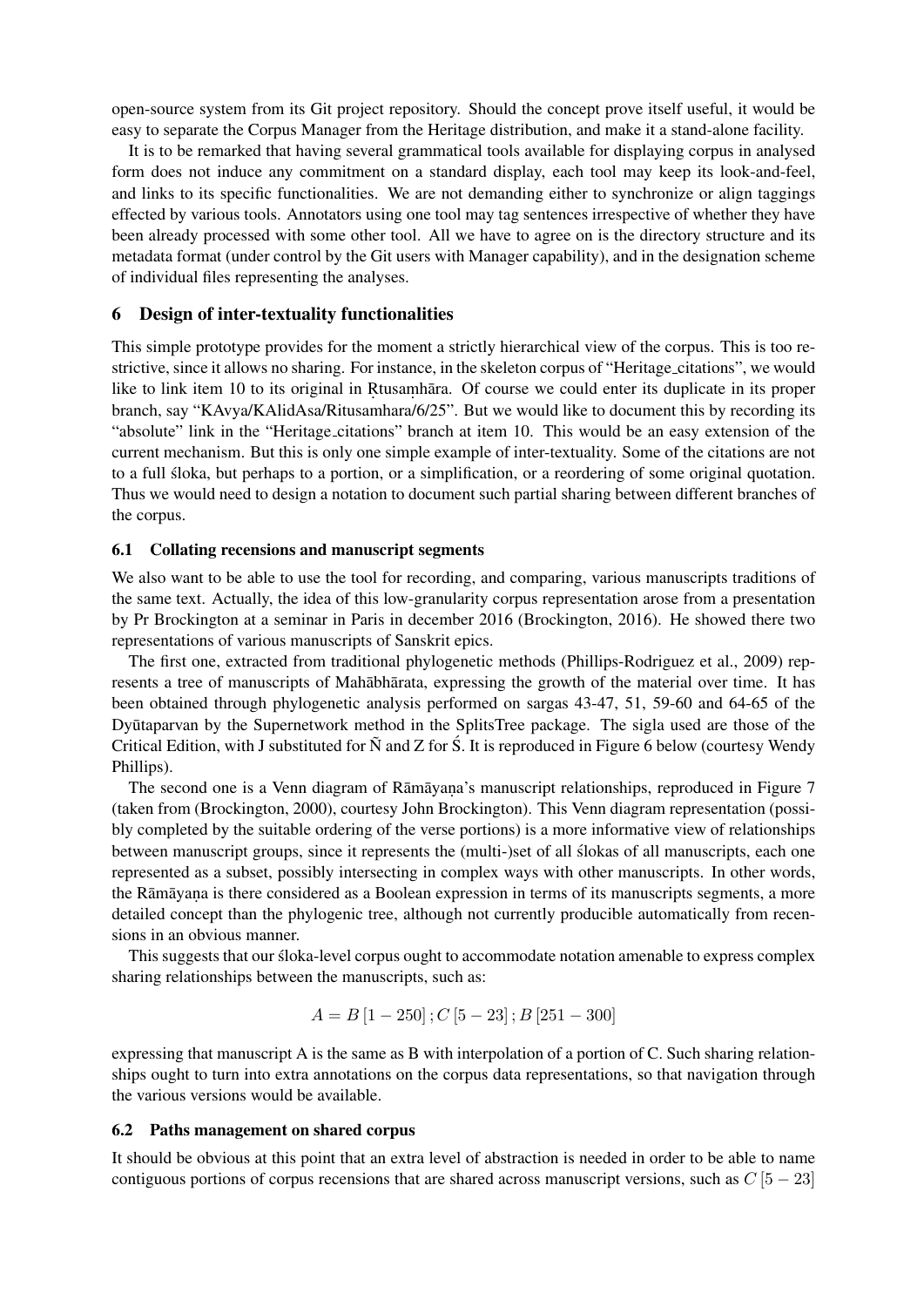



Figure 7: Venn diagram

Figure 6: Phylogenetic analysis

in the notation above. This path in our corpus tree is shared between recensions  $A$  and  $C$ . If we want to express this sharing in our corpus structure, and thus avoid the duplication of sloka annotations between ´ A and C, we shall need to introduce the notion of path through a dag<sup>8</sup> of branches, of which our corpus structure is only a specific spanning tree. This induces a need to express the concept of the successor of a sloka node *along a given path*, since in our example node  $B.250$  has successor  $B.251$  along path  $B$ , but  $C.5$  instead along path A. Thus we need to record this information in node  $B.250$ , so that we may later navigate along path  $\ddot{A}$  by following the path  $\ddot{B}$  until its 250th node, and then continue from node C.5, until node C.23, which will be followed by node B.251 along the A path.

This of course assumes that the numbering of slokas is now a function of its path, so that e.g. sloka B.251 appears at index 269 along path A, since sloka  $B.251$  is shared with A.269 The same mechanism could allow for instance to assign to index Bhagavadg $\bar{\tau}$  at all the same sloka as Mah  $\bar{\tau}$  abhagata.6.63.23.

The determination of the portions of text that are amenable to sharing is decided by the human corpus managers/annotators, not a fully automatic process, since we do not want to share maximally by identifying all identical slokas across all texts. For instance, we shall not identify all the evocations of a ritual ´ mantra across all texts, with absurd cluttering of a unique node with all possible successors in all the texts. Furthermore, we do not want that two occurrences of the same verse in one text lead to looping paths.

## 6.3 Cohabitation of readings

Representing the *padapatha* form of a Sanskrit utterance is the first level of its interpretation. Assigning morphology to its segments is a further level of interpretation. Assigning karaka semantic roles consistent with nominal cases and verbal voices is still a deeper interpretation; linking anaphoric references to their antecedent and cataphoric ones to their postcedent, together with entity-name recognition, brings analysis at the discourse level. Accommodating these various levels of analysis of a text will need adaptations to our corpus representation structure. The basic idea is that a piece of corpus represents more than the raw text as a stream of phonemes, and that paths through the fine-grain structure represent not just a list of phonetic productions, but a specific reading of this text.

Thus we must admit paths that represent different glosses of a given text, possibly contradictory. For instance, we would need different path assignments for Bhagavadg $\bar{\tau}$  according to Sankara and to Madhva respectively, so that e.g.  $BhG\{24.2.17\}$  appears as nasatovidyatebh avon abh avovidyatesatah on the first path, and nasatovidyate'bh avon abh avovidy at estable on the second.<sup>9</sup> Note that in this example, the use of avagraha does disambiguate the two readings, but as stream of phonemes they are the same. This is a case showing that we need two different nodes in our corpus representation for common phonetic material, since their meanings are not compatible. Note that the two readings are oronyms, but this is

<sup>8</sup> directed acyclic graph

<sup>&</sup>lt;sup>9</sup> communicated by Pr. Madhav Deshpande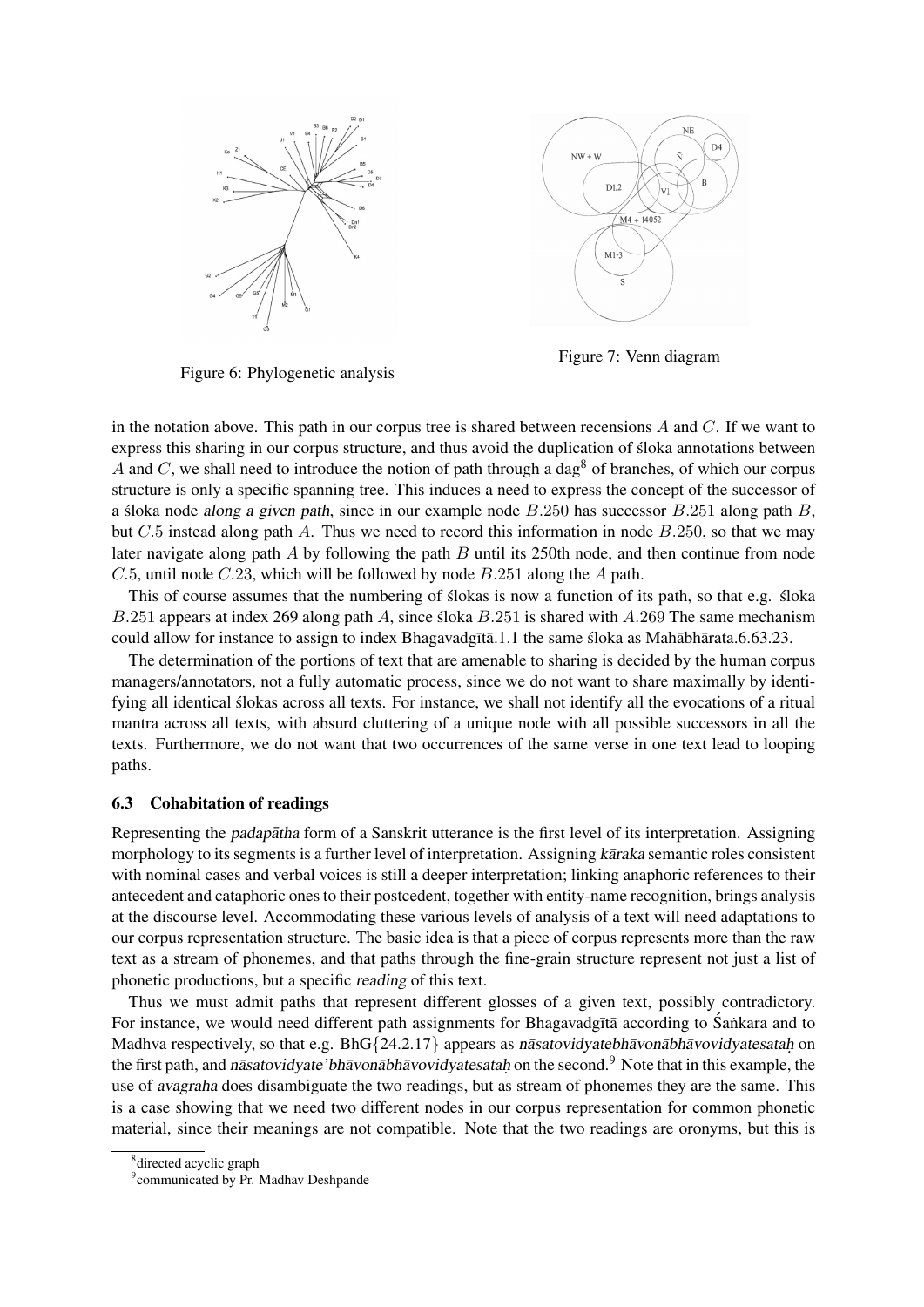not a case of *ślesa*, where the two meanings are intended. We could talk of XOR-oronyms, contrasted with AND-oronyms (the genuine *ślesas*), for which we want to represent the two readings together in the same structure. The XOR/AND terminology stems from Boolean algebras in Stone form, such as Venn diagrams.

Genuine slesas are often used for expressing simili figures of style, as Bana demonstrated ad nauseum in Kādambarī. Their translation in languages such as French or English necessitates heavy paraphrases weaving the description and its metaphor as coordinated phrases.<sup>10</sup> Giving a notation to represent the two readings without duplication is an interesting challenge: we want to represent minimally the two segmentations while sharing their common segments. Note that the graphical interface of the Heritage Reader gives a possible solution to this problem, since we may keep the two sets of segments, without any duplication, by trimming all segments that appear in neither. See Figure 1.

The design of a proper notation for annotated corpus is beyond the scope of the present paper, and is the affair of professional philologists, but our prototype could provide a test bed for such experiments.

Actually, we could also include in the corpus directories information concerning studies of a particular sloka or portion of text, mentioning bibliographic references to relevant literature. It could also refer to ´ discussions concerning specific grammatical points, respective validity of the various annotations, etc. Each Sanskrit sloka could have its own blog page, and the global corpus structure could evolve into social ´ networking for Sanskrit text!

## 7 Remaining problems

Our toy corpus manager raises serious issues which will have to be well assessed before scaling up to a durable infrastructure.

First of all, we are suggesting that a common repository of analysed Sanskrit text be agreed upon by both developers of computational linguistics tools and scholars managing digital libraries. This raises issues of a legal and sociological nature. Certain institutions will want to control what they deem is their intellectual property. Certain scholars will refuse to compromise with their freedom of doing things their own way. Even if a critical mass of individuals agree on sharing their work on a common source-free repository, we know from experience that committee work is not always optimum to design a technical artifact. Apparently simple issues such as the naming of branches may reveal complex problems, the solutions of which may not be easy to agree on.

Another important issue is durability. Our proposal assumes that the analyzing tools will be perennial, in as much as their proper availability is necessary for the display of their analyses. This is implicit from the fact that we are not restricting ourselves to displaying static XML or HTML pages, but allow the execution of Web services (cgi-bin executables in the Web jargon) which demand availability of programming languages and their compilers over the life span of the digital library. Thus robustness and maintainability of the satellite tools are critical. Versioning is another issue, since our analysis tools are not finished products, but experimental software that keeps evolving, and that may depend on lexical resources that also evolve themselves. Thus non-regression analysis tools will have to be developed, in order to correct taggings that are no longer identified or are no longer unique after a change of version. However, please note that improvements in precision that do not compromise recall often do not require revisiting the analysed corpus, which should be robust to such upward-compatible improvements.

Finally, let us emphasize that our proposal concerns just the foundations of a collaborative framework for the grammatical annotation of Sanskrit text, and has no pretense at providing philological tools such as collating software. Such tools will have to be re-thought over this low-level representation of the corpus.

## 8 Conclusion

We have presented general ideas concerning a Sanskrit corpus manager, and implemented a prototype with the Sanskrit Heritage Platform to test the main concepts. The main design imperative is that corpus

 $^{10}$ In French, *ślesa* is limited to curiosities like the holorime "Gal, amant de la Reine, alla, tour magnanime, galamment de l'arène à la tour Magne à Nîmes" and jokes like "mon frère est ma sœur" playing on the oronyms ma sœur/masseur